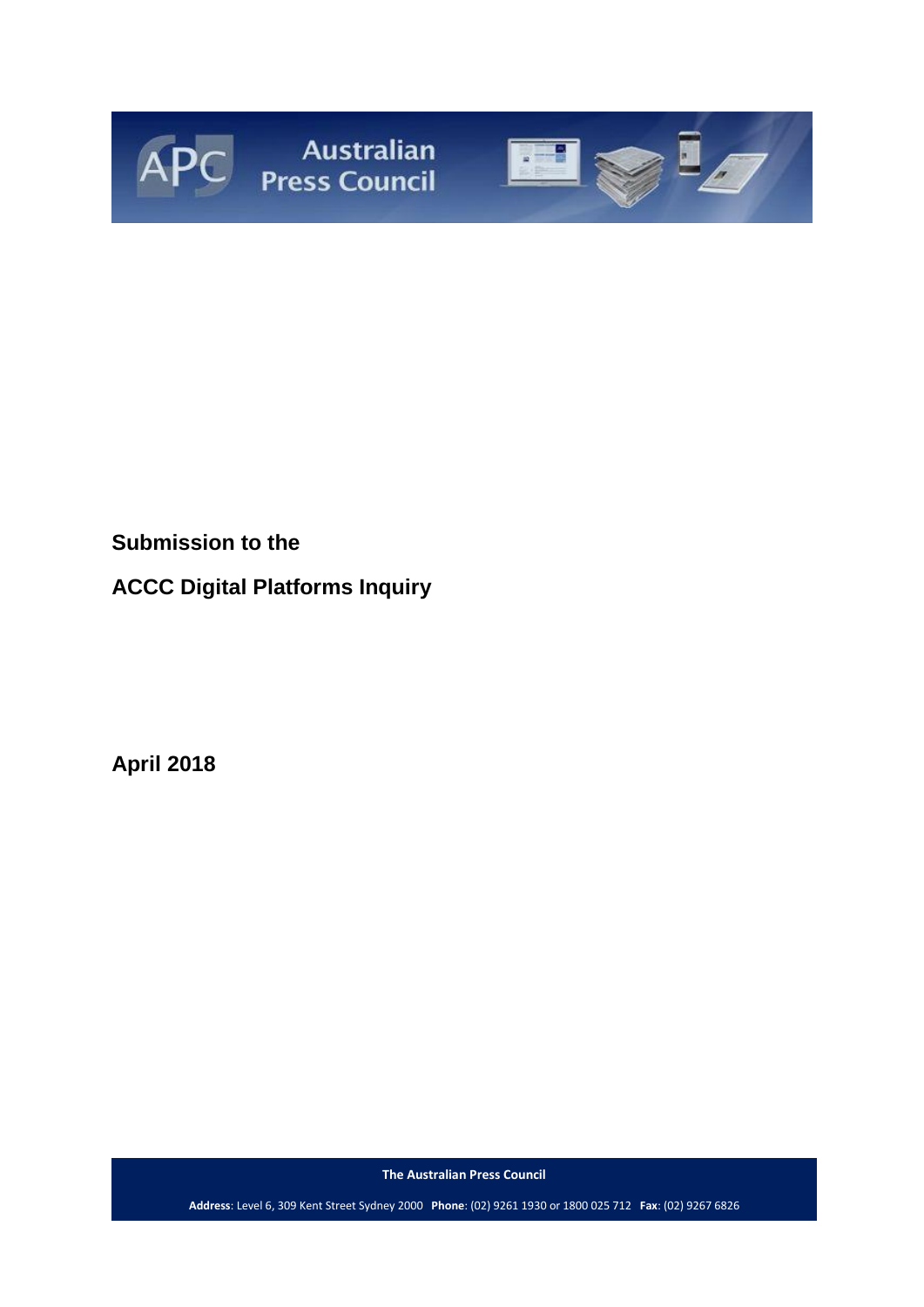## **Executive Summary**

The Australian Press Council welcomes the invitation to make a submission to the ACCC Digital Platforms Inquiry.

The objects of the Press Council, as stated in its constitution, include promotion of freedom of speech through responsible and independent print and digital media, and adherence to high journalistic and editorial standards.

The Press Council is also the principal body with responsibility for setting and promoting high professional standards for publisher members and for dealing with complaints about Australian newspapers, magazines and associated digital outlets. The Press Council plays a pivotal role in promoting and upholding high standards of journalistic practice. This underpins the effective functioning of a free press, which is crucial for the proper functioning of democratic institutions.

The Press Council has for some time been concerned about the profound impact on public interest journalism of the technological and other changes faced by the media industry in Australia and overseas. The ACCC should consider carefully the question as to whether digital platforms must now be considered to be 'publishers' rather than simply aggregators and distributors of content, and how this situation is likely to evolve in the future. There are growing calls for greater editorial responsibility to be displayed by platforms in making decisions about what content is to be routinely available to consumers and what content is to be ignored or blocked.

The Press Council agrees with many observers that a major issue has been the growing power of digital platforms to influence a number of extremely important elements in the news media industry, including:

- choice of topics selected for news, and their format and presentation;
- distribution of news content;
- the potential narrowing of the range of news items accessed by many people as a result of the 'filtering effect' of aggregators;
- the fundamental business model and profitability of media industry players large and small; and
- the quality and scope of Australian public interest journalism itself.

The Press Council believes that while the digital platforms most relevant to this Inquiry, where distribution of news/features/opinion content is concerned, are Facebook, Google and Apple, the ACCC should also take into account other platforms, such as YouTube, with the capacity to facilitate such distribution and to disrupt or impinge upon the business model of content creators.

The Inquiry could also usefully consider other digital platforms that do not currently provide access to news and journalistic content in Australia but may provide such content in the future (eg, Amazon, some instant messaging applications, etc).

The Council recognises that technology and consumer preferences are changing rapidly and new sites will emerge to challenge some of the existing tech giants. Any recommendations from this ACCC inquiry need to take this into account while at the same time addressing issues specific to companies and sites.

As recently noted by the Senate Select Committee on the Future of Public Interest Journalism, although there is no universal definition of public interest journalism, "there are certain behaviours, institutions and principles that have been commonly cited when discussing its role and importance".<sup>1</sup> For example, public interest journalism would include investigative reporting, 'accountability

**<sup>.</sup>** <sup>1</sup> See Report of Senate Select Committee on Public Interest Journalism, 5 February 2018, Chapter 1, Definitions.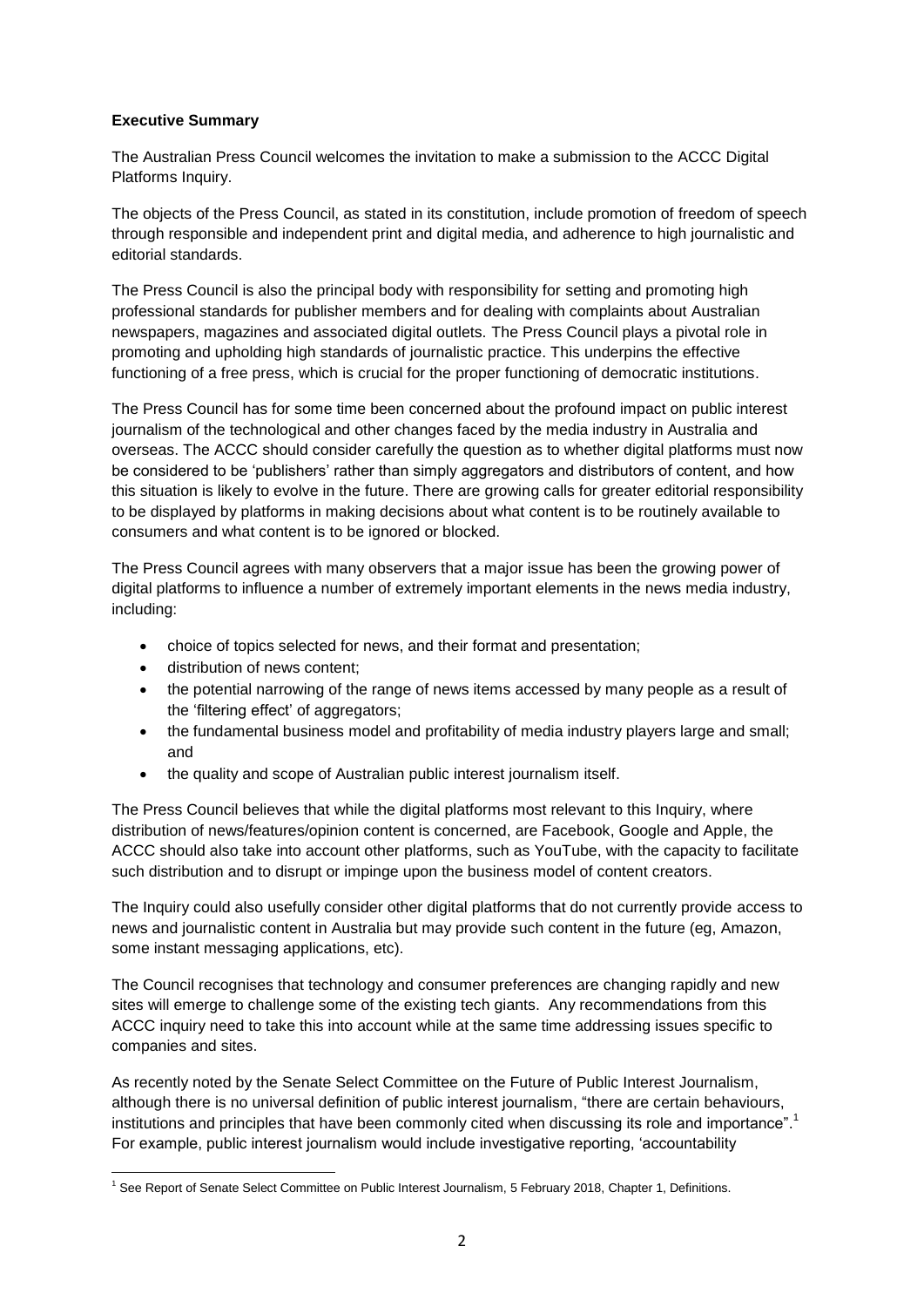journalism' and journalism which ultimately contributes to the working of democracies. It can also include factual reporting that serves the public interest, for example, by providing a platform for debate. The Press Council contends that public interest journalism is necessarily underpinned by a commitment to accuracy, balance and fairness. Publishers that are members of the Press Council, which are the majority of publishers in Australia, agree to abide by the General Principles and Specific Standards as determined by the Council.

The Press Council is of the view that one of the key issues relevant to the quality of news and journalistic content that should be considered by the ACCC is the disruptive effects that the rise of the digital platforms such as Google and Facebook have had on the traditional journalism model because they are absorbing such massive amounts of digital advertising revenues—roughly 90 per cent of growth in digital advertising is thought to be going to these two companies alone.

At the same time, the original content created by Press Council members and other media companies that the public wants to read and see is an element making Google and Facebook popular in Australia. The platforms have access to this content but do not pay towards its creation. The Inquiry should address whether financial recognition by the big digital players for the content they aggregate and distribute is appropriate.

While loss of revenue to media organisations is not just the result of the emergence of Facebook and Google, its effect on producers of news content has led to fewer journalism jobs, and, some argue, a concomitant decline in public interest journalism in this country. This is notwithstanding the wider access to public audiences by producers of content (whether they be journalists, informed experts or bloggers) facilitated by the digital platforms.

The Press Council notes the importance of local content and the sustainability of an Australian media industry for the healthy functioning of our domestic communities. The more the Australian media's viability is threatened, the more the Press Council and the high standards it asks members to adhere to are placed under strain. Another area which the ACCC's Inquiry could usefully examine is the responsibility and efficacy of digital platforms in verifying news and journalistic content before distributing it. There are growing concerns, among publishers and among consumers, about 'fake news'. If Press Council members are being held to high standards of practice as to the accuracy of materials they produce and distribute, it can be seen to be highly unfair that powerful players such as Facebook and Google are not also required to make some effort to reduce the adverse effects on public discourse and democracy of fake news being systematically and widely produced.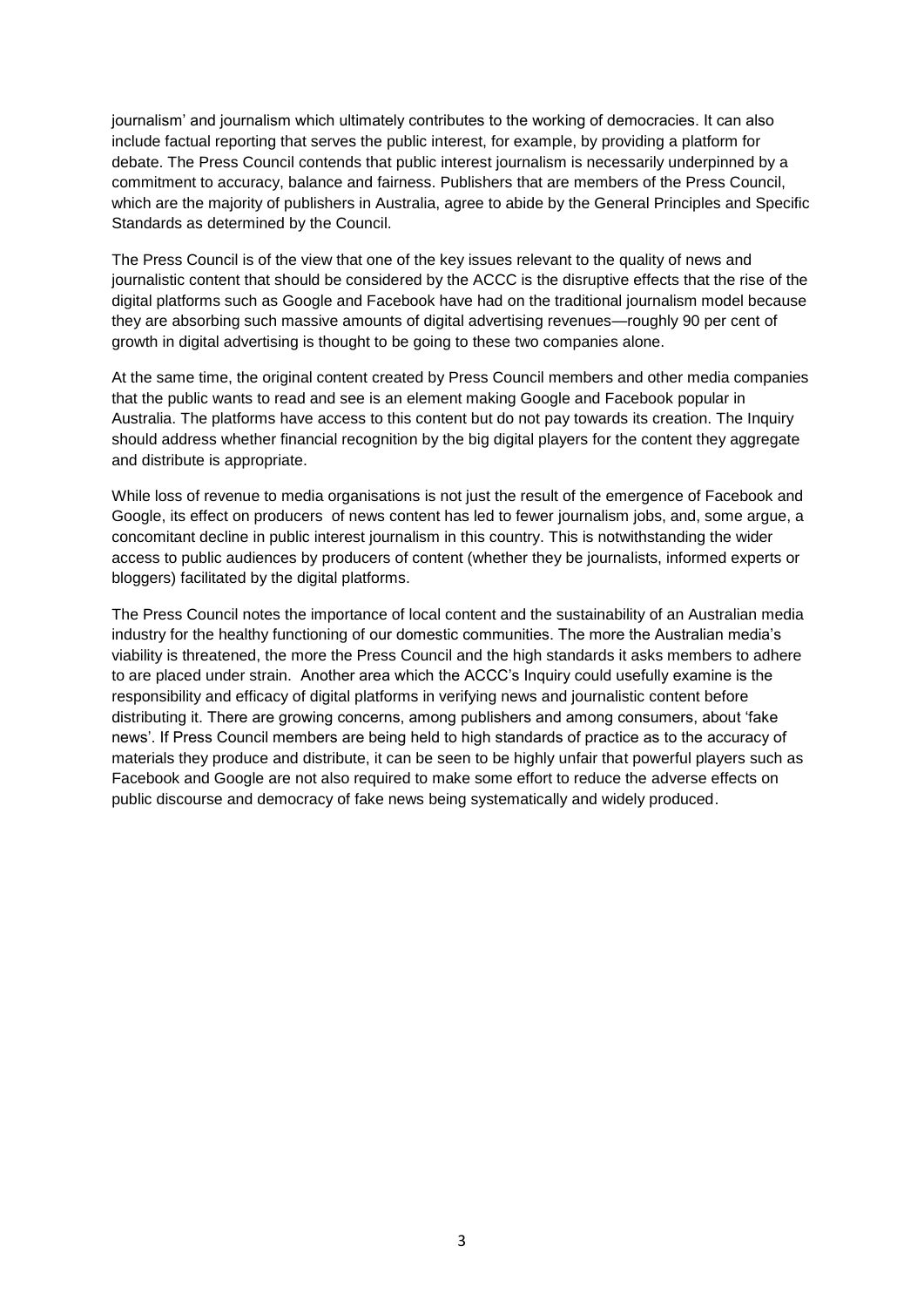## **Introduction**

The Australian Press Council welcomes the invitation to make a submission to the ACCC Digital Platforms Inquiry.

The objects of the Press Council, as stated in its constitution, include promotion of freedom of speech through responsible and independent print and digital media, and adherence to high journalistic and editorial standards.

The Press Council is also the principal body with responsibility for setting and promoting high professional standards for publisher members and for considering, dealing and responding to complaints about Australian newspapers, magazines and associated digital outlets. It seeks to meet those objectives by:

- a) encouraging and supporting initiatives by the print and digital media to address the causes for readers' complaints and concerns;
- b) keeping under review and, where appropriate, challenging political, legislative, commercial or other developments that may adversely affect the dissemination of information of public interest and consequently threaten the public's right to know:
- c) making representations to governments, public inquiries and other forums as appropriate on matters concerning freedom of speech and access to information;
- d) undertaking research and consultation on developments in public policy affecting freedom of speech, and promoting public awareness of such issues;
- e) promoting an understanding of the objects and activities of the association especially among editors, journalists and journalism schools.

The Press Council currently covers cover more than 900 print and online mastheads. Constituent bodies include all but one (Seven West Media) of the major newspaper and magazine publishers in Australia.<sup>2</sup>

These include the mainstream publishers (such as Fairfax Media and News Corp Australia) and their associated online websites, hundreds of community newspapers and rural and regional newspapers, as well as the new generation of online-only publishers (such as nine.com.au, Daily Mail Australia, Mumbrella, The New Daily, New Matilda and Crikey). A significant number of the top-ranking news sites (in terms of reach and influence) are members of the Press Council.

The Press Council's governing body has 21 members, comprising 11 public members (including the Chair and two Vice-Chairs), eight publisher members and two independent journalist members. The Press Council has a secretariat headed by a Council-appointed Executive Director.

The Press Council considers complaints about print and online publications. Where appropriate, it seeks to achieve agreed remedies, issues letters of advice to publishers and publishes formal adjudications regarding certain complaints. In 2016–2017, the Council received 565 in-scope complaints.

The Press Council sets General Principles covering accuracy and clarity; fairness and balance; privacy and the avoidance of harm; and integrity and transparency. It has approved Specific Standards on the coverage of suicide and of contacting patients in care. It has also approved a Statement of Privacy Principles (in consultation with the Federal Privacy Commissioner) and Advisory Guidelines on a range of journalistic issues.

As a means of championing free speech and press freedom, the Press Council announced in 2016 that it would award Press Freedom Medals annually to individuals who, through their work as

**<sup>.</sup>**  $2$  A list of the constituent bodies of the Press Council is set out in Annexure 1.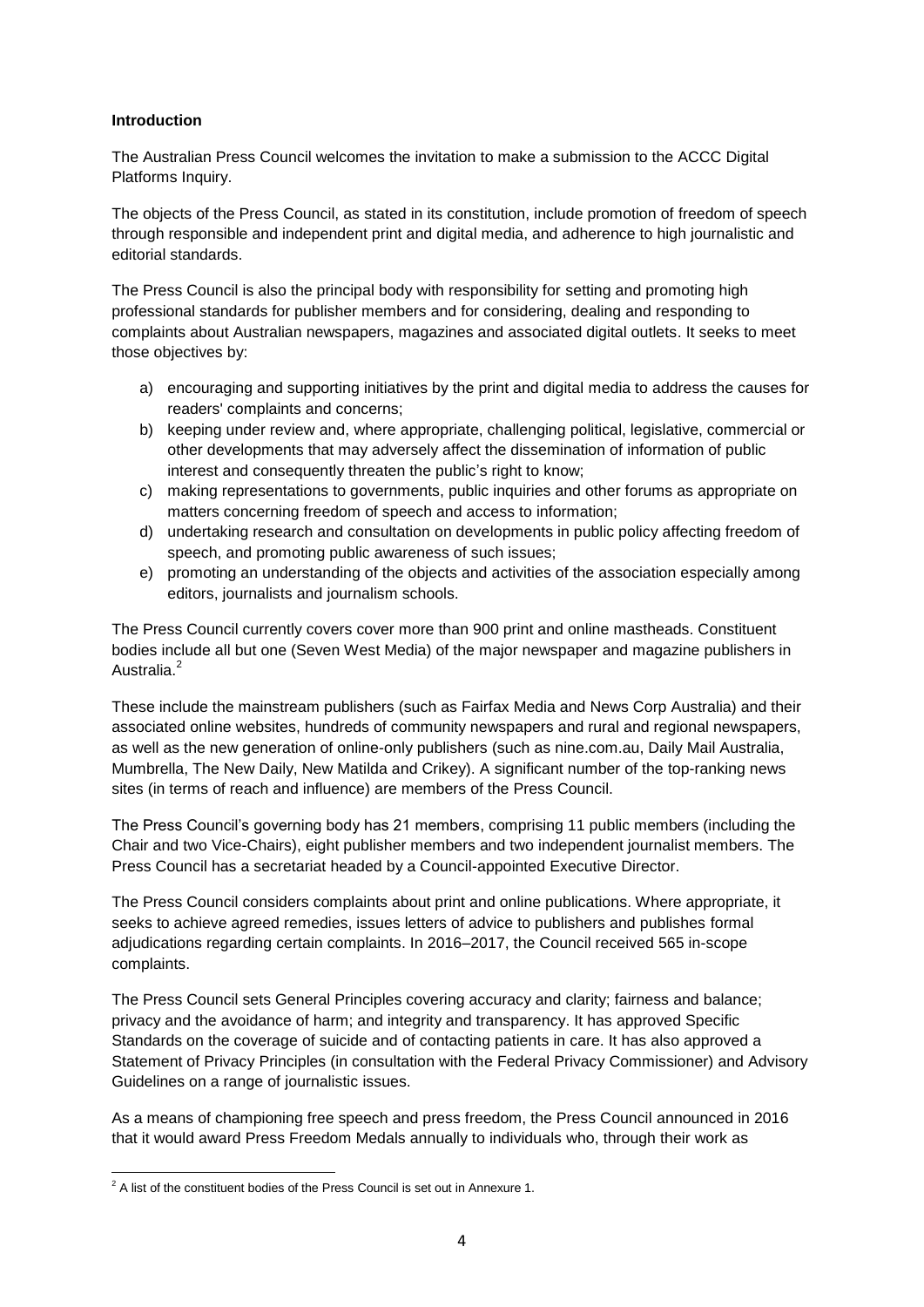journalists, experts, advocates of press freedom or respected members of the community ensure that important issues are brought to public attention. The Press Council awarded Press Freedom Medals in 2016 and 2017 and is planning to do so again in 2018.

The Press Council also undertakes educational work to promote responsible journalism. It currently provides university journalism schools with teaching materials and case studies based on Press Council adjudications to promote learning about the Council's standards. In partnership with the Journalism Education and Research Association of Australia (JERAA), the Press Council funds prizes for outstanding work by journalism students at undergraduate and postgraduate level—as well as funding an award for the journalism student of the year.

## **The Inquiry and the terms of reference**

The Press Council understands that the main purpose of the ACCC Digital Platforms Inquiry is to examine the impact of digital search engines, social media platforms and other digital content aggregation platforms on the state of competition in media and advertising services markets. The Inquiry is to look at the impact, in particular, in relation to the supply of news and journalistic content, and the implications of this for media content creators, advertisers and consumers.

The Council notes that the Terms of Reference for the Inquiry identify matters to be taken into consideration in the course of the Inquiry, which include but are not limited to:

- i. the extent to which platform service providers are exercising market power in commercial arrangements with the creators of journalistic content and advertisers;
- ii. the impact of platform service providers on the level of choice and quality of news and journalistic content to consumers;
- iii. the impact of platform service providers on media and advertising markets;
- iv. the impact of longer-term trends, including innovation and technological change, on competition in media and advertising markets, and
- v. the impact of information asymmetry between platform service providers, advertisers and consumers and the effect on competition in media and advertising markets.

The Press Council considers the Terms of Reference of the Inquiry are appropriate in scope and clearly stated. It is to be hoped that in addressing these Terms of Reference the Inquiry will be able to develop positions and recommendations that will cast light upon, and make recommendations to address, some very important problems facing the media industry in a time of great change.

The Council is conscious of the financial pressures on publishers of quality content and public interest journalism, but notes the complexity of the issues involved, including the impact of new technology; the advent and dominance of aggregators of content; and the pervasion of social media.

The impacts are not all negative, as the new technology is facilitating wider public participation and increased direct public involvement in the media. Nonetheless, the sharp reduction worldwide of revenues earned and journalists employed by major publishers is of concern because of the risk this poses to public interest journalism.

## **General observations**

The Press Council has for some time been concerned about the impact on public interest journalism of the technological and other changes faced by the media industry in Australia and overseas.

The Council notes the growing power of digital platforms in digital advertising and the ability of the platforms to influence a number of extremely important elements in the news media industry, including: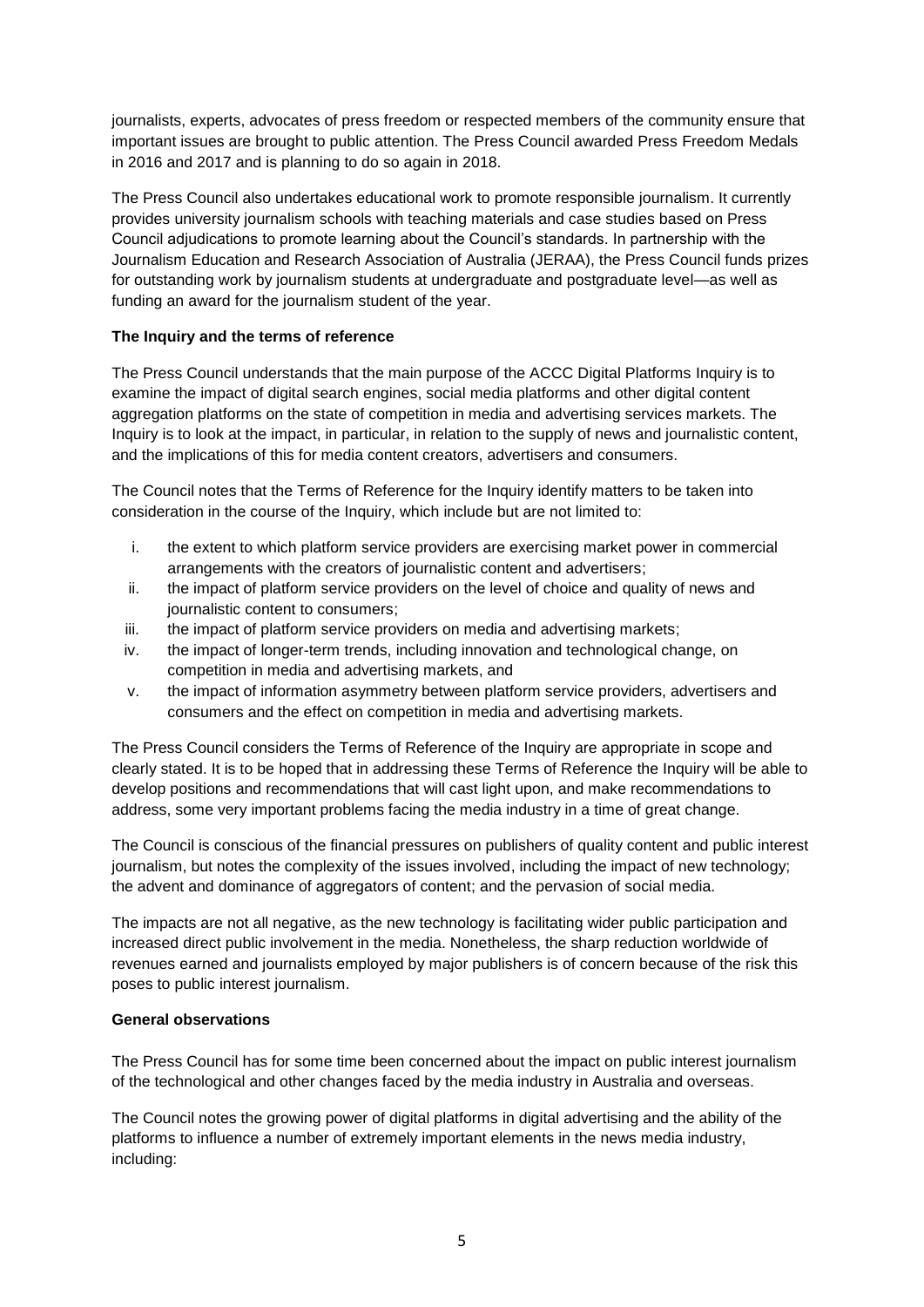- choice of topics selected for news, and their format and presentation;
- distribution of news content;
- the potential narrowing of the range of news items accessed by many people as a result of the 'filtering effect' of aggregators;
- the fundamental business model and profitability of media industry players large and small; and
- the quality and scope of Australian public interest journalism itself.

In 2016, the Press Council was concerned enough about one aspect of the increasing power of a major digital player to issue statements on what the Council considered a worrying lack of clear and public editorial polices at Facebook.

The then Chair of the Press Council, Professor David Wesibrot AM, said in a statement issued on 13 September 2016:

As more and more people get their news primarily, or even solely, based on what is 'trending' on Facebook and other social media platforms, the company's public interest responsibilities and accountability must increase accordingly. Facebook is no longer simply a passive aggregator and disseminator of news and other information. It is unacceptable for Facebook to rely on vague and inconsistently applied rules and a complex computer algorithm to shape the content featured and distributed by what is, in effect, a global news service.

Professor Weisbrot also said:

With great power comes great responsibility. Facebook is now a leading global publisher in all but name. The Australian Press Council calls on senior management at Facebook to review urgently the way it aggregates and disseminates the world's news and to make public the editorial policy, if there is one, which quides this work. $3$ 

The Press Council's concerns have not changed since those statements were made in 2016.

The Council's main concern is with the conditions, standards and procedures that facilitate production and broad access to the quality public interest journalism that is required in any well-functioning democratic society. More specifically, because the production and dissemination of quality public interest journalism is an expensive proposition, this must be adequately resourced. Anything that significantly and systemically reduces the independence, scope of operations and/or revenues necessary for media companies to produce such material must be considered a serious threat to a crucially important function.

The Press Council notes the importance of local content and the sustainability of an Australian media industry for our domestic communities. The more the Australian media's viability is threatened the more the Press Council and the high standards it asks members to adhere to are placed under strain.

The changing media landscape and the rise of the powerful digital platforms and social media channels have had a significant effect on the operation and concerns of the Press Council itself. Many of the Press Council's complaints relate to material accessed by readers via the major digital platforms, rather than in the hard-copy editions or the home pages of publishers' websites. Many readers come across material without ever having visited the home page of the publisher in question. This is a new phenomenon that the Press Council must increasingly address and one that is directly attributable to the growing popularity and power of the leading digital platforms.

<sup>1</sup> <sup>3</sup> See[: http://www.presscouncil.org.au/media-release-13-sept-2016/](http://www.presscouncil.org.au/media-release-13-sept-2016/) an[d http://www.presscouncil.org.au/media-release-3](http://www.presscouncil.org.au/media-release-3-november-2016/) [november-2016/](http://www.presscouncil.org.au/media-release-3-november-2016/)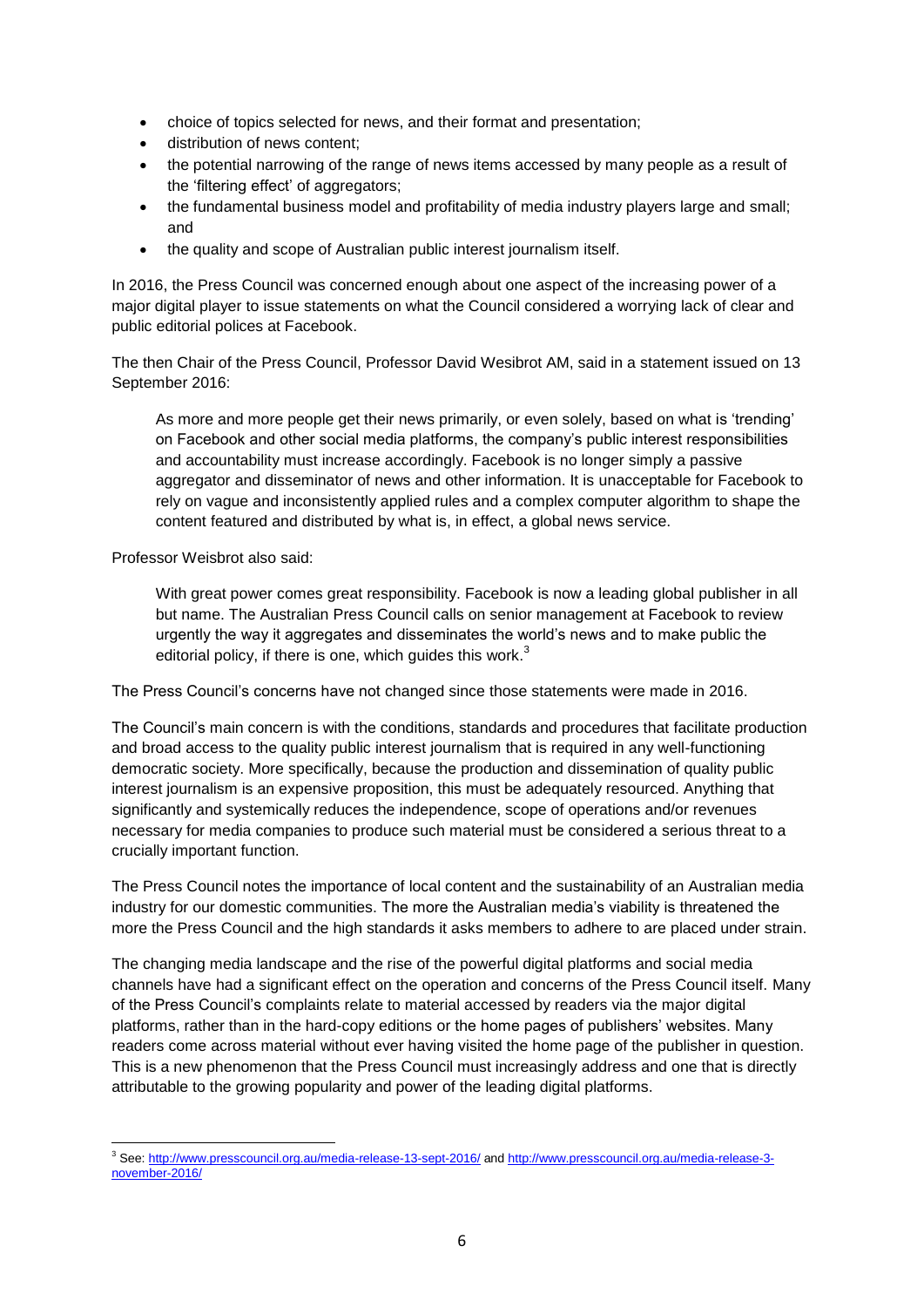The Press Council has, as well, had to grapple with questions such as whether newspapers should be held responsible for the comments posted on their Facebook pages about articles they have published originally. As a rule, the Council does require its member publishers to take full responsibility for their Facebook pages. However, they cannot be held responsible for the way aggregators maintain the capacity for people to search for material no longer on the publisher's Facebook pages or other on-line publications, or that has since been corrected. Attempts have been made to address this concern, and Google and Facebook have at times taken suitable action, but neither the Press Council nor its publisher members have the ability to require such action to be taken.

Another issue is the direct effect on the Australian Press Council, and other press councils around the world, of the financial situation of member publications. As revenues fall, the ability or interest of publishers in paying membership fees to press councils may wane. UNESCO research has shown that the financial independence and sustainability of press councils in Europe has been affected by the drop of the advertising revenues of print media. It showed also that, in European countries, concrete mechanisms to ensure long-term financial sustainability of press councils, in an era when publishers' revenues are declining, are rarely in place. Resources are further stretched by large number of complaints driven by social media campaigns originating from digital platforms.

A robust Press Council in Australia is an integral part of a strong and viable media industry. This is equally so outside of capital cities, where regional media play such a significant role informing smaller communities of news that matters to them and is important for their daily lives.

The Press Council's regional and community members and the group of quality smaller or 'niche' city publishers have been affected and have been struggling to continue to do quality journalistic work. There are real concerns for the sustainability of local or niche content and the role it plays in serving specific communities.

The Press Council notes the recent initiative by the federal government to introduce the Regional and Small Publishers Innovation Fund, a competitive grants program that will provide \$16 million per year over three years to support regional and small publishers to transition and compete more successfully in the evolving media environment. The stated objective of the Fund is to "encourage small and regional news publishers to develop and trial sustainable models for the provision of public interest journalism". The Press Council considers that development of such sustainable models cannot be carried out without taking into account the enormous power of the major digital platforms over revenue sources and distribution opportunities available to the Australian media.

## **Digital platforms**

While the Press Council considers that the digital platforms most relevant to this Inquiry, where distribution of news/features/opinion content is concerned, are Facebook, Google and Apple, consideration should also be given to other digital platforms, such as YouTube, with the capacity to facilitate such distribution and to disrupt or impinge upon the business model of content creators.

The Inquiry could also usefully consider other digital platforms that do not currently provide access to news and journalistic content in Australia but may provide such content in the future (eg, Amazon, some instant messaging applications, etc). New research is showing that more and more people around a quarter (23 per cent) of respondents to a recent worldwide Reuters survey—now find, share, or discuss news using one or more messaging applications like WhatsApp.

#### **News and journalistic content**

As recently noted by the Senate Select Committee on the Future of Public Interest Journalism, although there is no universal definition of public interest journalism, "there are certain behaviours, institutions and principles that have been commonly cited when discussing its role and importance".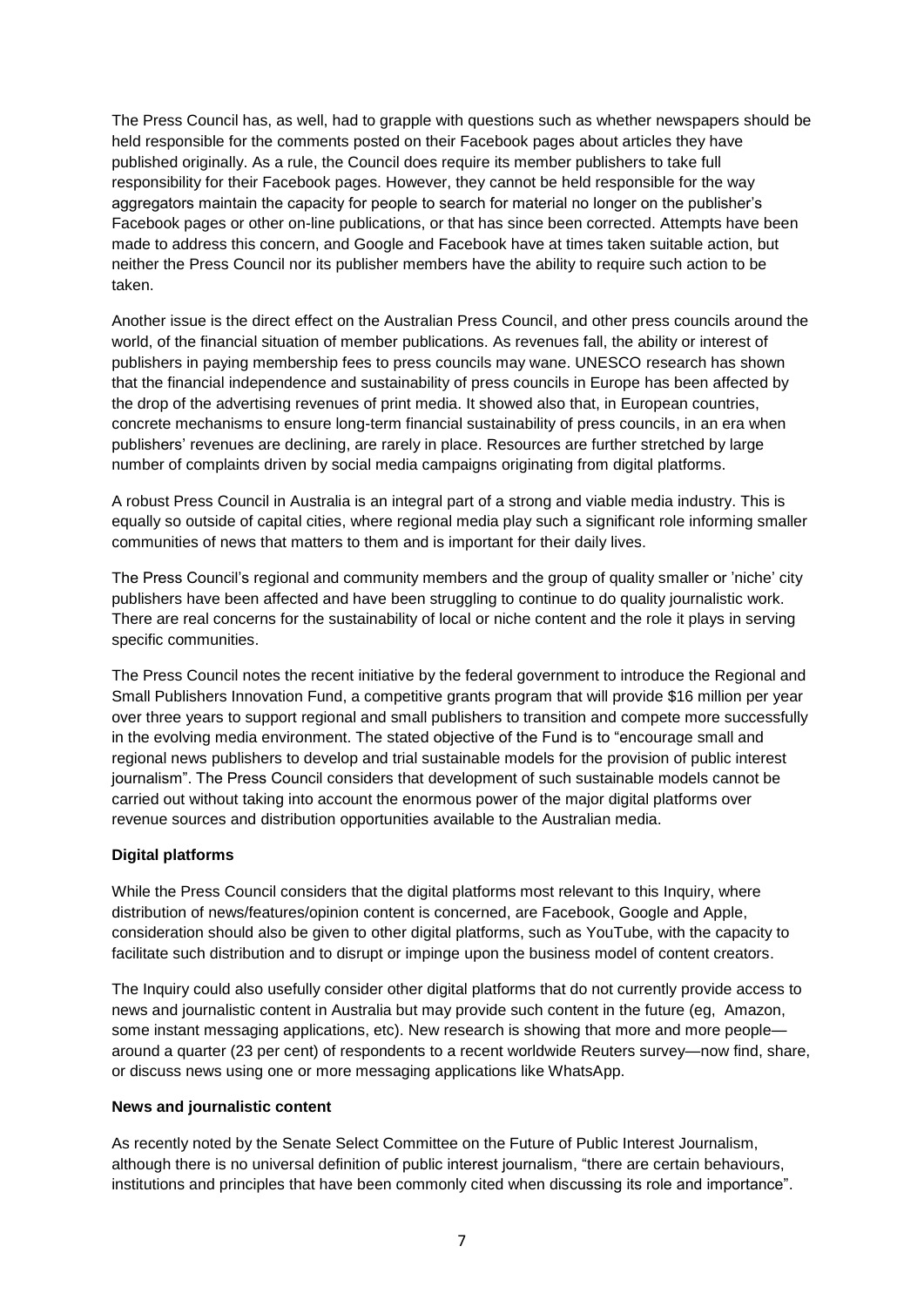For example, public interest journalism would include investigative reporting, 'accountability journalism' and journalism which ultimately contributes to the working of a democracy. <sup>4</sup> It can also include factual reporting that serves the public interest, for example, by providing a platform for debate.<sup>5</sup>

The Press Council contends that public interest journalism is necessarily underpinned by a commitment to accuracy, balance and fairness. Publishers that are members of the Press Council, which are the majority of publishers in Australia, agree to abide by the General Principles and Specific Standards as determined by the Council. Should publishers not maintain high standards of journalistic integrity as espoused in the General Principles and Specific Standards, they are open to having complaints made against them and can be held accountable via the Council's complaints-handling process.

The industry, more broadly, benefits from this focus on standards and also the Press Council's role in the public debate about journalistic standards in general and its development of standards on specific issues as they arise. In its work, the ACCC Inquiry should focus on the news and journalistic content supplied to consumers in Australia, as well as journalistic content produced in Australia. As noted earlier in this submission, with the advent of highly effective and extremely swift digital distribution channels the traditional boundary between 'Australian content' and content produced elsewhere is becoming increasingly blurred. The Press Council has been grappling with such questions. Should, for example, articles produced in the United Kingdom by a major international publisher, and distributed in Australia through that publisher's local operation, be the subject of complaints to the Australian Press Council or dealt with by a complaints-handling body in the origin country?

Distribution of content by major digital platforms has raised some extremely important, though equally complex, issues of 'jurisdiction' over the standard of content consumed by readers. It could be said that the advent and increasing power of major digital platforms, and the way news content is distributed, has also significantly disrupted certain regulatory and self-regulatory environments.

## **Choice and quality**

On the issue of appropriate metrics for measuring the quality of news and journalistic content (as opposed to the available choice of such content), the Press Council considers an appropriate metric of a commitment by publishers to quality would be membership of the Australian Press Council, which includes binding agreement to comply by its Standards of Practice and complaints-handling requirements, or membership of an equivalent independent standards setting and monitoring body.

Another area which the ACCC's Inquiry could usefully examine is the responsibility and efficacy of digital platforms in verifying news and journalistic content before distributing it. There are growing concerns, among publishers and among consumers, about 'fake news'. If Press Council members are being held to high standards of practice as to the accuracy of materials they produce and distribute, it can be seen to be unfair that these platforms are not also required to make some effort to reduce the damaging effects on public discourse and democracy of fake news being systematically and widely produced.

This is, nevertheless, not in itself an adequate solution. Quality journalism and media self-regulation is actually not a question of retrospective fact checking or merely correcting or removing erroneous articles. Standards of practice as promulgated by the Australian Press Council and other press councils around the world require that information is checked before and not after, publishing, as well as requiring that publications take reasonable steps to provide corrections or remedial actions if published material is significantly inaccurate or misleading.

**<sup>.</sup>** <sup>4</sup> See Report of Senate Select Committee on Public Interest Journalism, 5 February 2018, Chapter 1, Definitions. See Report of Jenale Jelect Commission of the Conversation[: Andrea Carson](http://theconversation.com/profiles/andrea-carson-924) June 15, 2017 <http://theconversation.com/explainer-what-is-public-interest-journalism-78996>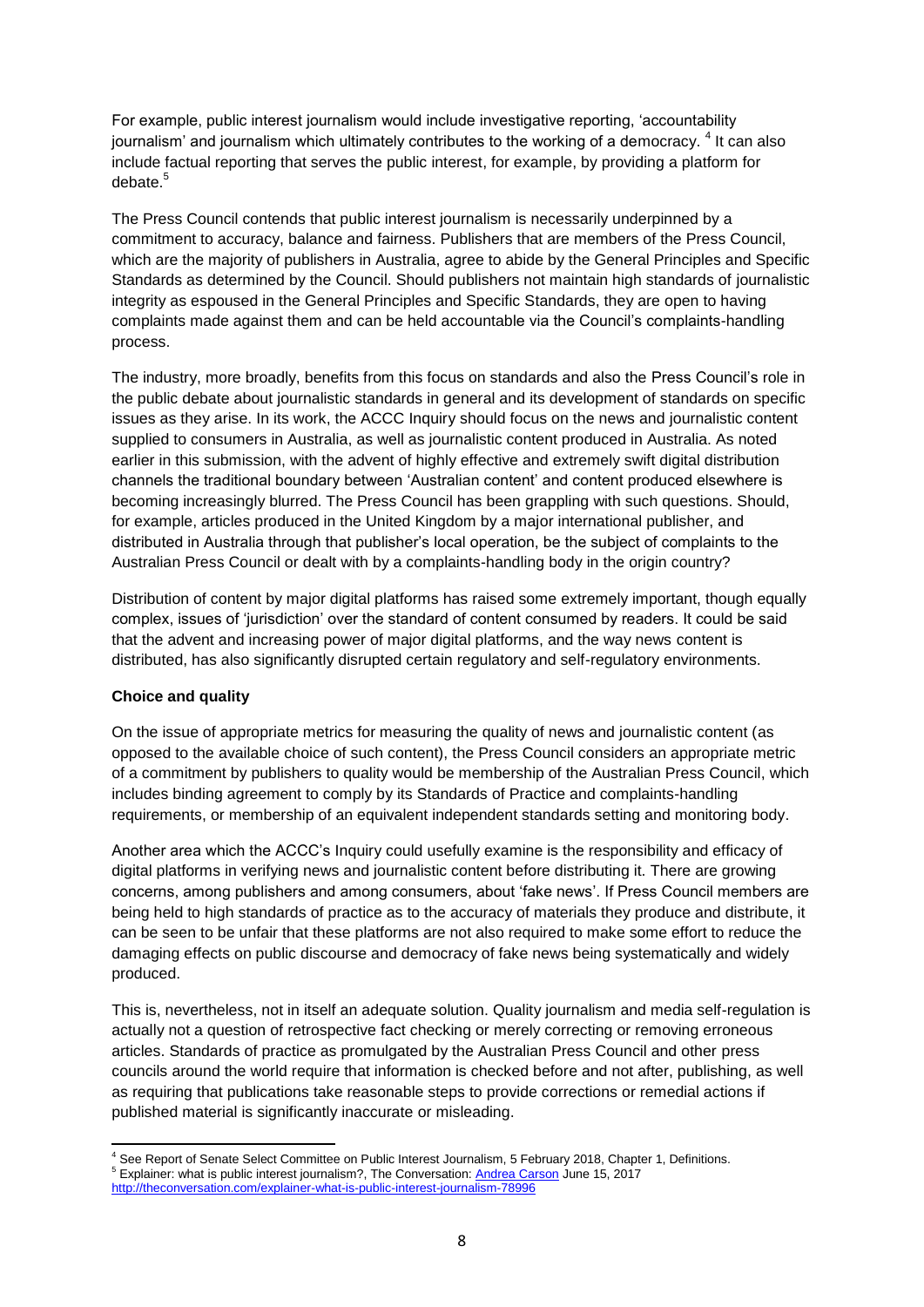The Reuters Institute Digital News Report (2017) found in its survey of news consumers in 36 markets around the world that only a quarter of respondents think social media do a good job in separating fact from fiction, compared to 40 per cent for the news media. Other data suggest that users feel the combination of algorithms and a lack of rules is allowing low quality material and fake news to spread quickly.

Consideration should be given as to whether the major platforms should be subject to the same editorial standards as other participants in the media as to news and journalistic content. That is, they should not be permitted to distribute, or fail to check adequately for, erroneous or seriously misleading content, particularly in election periods or on other matters of important public debate, such as, for example, immigration, refugees, same sex marriage and gun control.

The ACCC should examine the question of, and/or request that the major digital platforms make public more information as to their self-regulatory codes, guidelines or standards of practice. Evidence is required that the digital platforms are taking such matters seriously and devoting personnel and financial resources to address some of the fake-news-related problems noted in this submission and in the ACCC's Issues Paper.

## **Market power of digital platforms**

The Press Council agrees with the contention that the major digital platforms have exceptional market power and have engaged in behaviours that indicate clearly the exercise of such market power.

From a competition perspective, one of the issues the ACCC could address is the extent to which digital platforms can impede the legitimate competition of other businesses through their monopoly. To what extent should platforms be required to give access to other companies needing the platform?

In the case of Google for example, it is impossible for publishers not to be on that platform. Google has, along with Facebook and Apple, extraordinary power over consumer access to news and feature material (what is accessed and how it is accessed). It is now essential for journalism to be 'discoverable' to the public via these channels. This can be seen as an inappropriate level of market power by digital platforms *vis a vis* the ability of content providers to negotiate terms that are fair and commercially viable.

In the opinion of some commentators, Facebook retains people on the platform by showing them articles that reinforce their own points of view, rather than promoting diversity of opinion, which is essential for a functioning democracy. The ACCC Inquiry could examine the issue of the 'filtering effect' of how the digital platforms aggregate and distribute news and the potential dangers this poses for public interest journalism and a properly-informed community.

It is suggested that the digital platforms also need to better support publishers with paywalls so that publishers can have a sustainable revenue stream to fund journalism. Both Google and Facebook have often worked against sites with paywalls because they make their money from advertising and not subscriptions. The Press Council notes that Google has recently indicated its willingness to sell digital subscriptions to newspapers in its Play store for the first time.

In Australia, Fairfax is partnering with Google across several areas of its publishing business, including advertising, subscriptions and product development.

The Press Council notes that the algorithms used by digital platforms, particularly Facebook, change frequently and can effectively make companies 'disappear digitally' or cause harm through the exercise of considerable power over how and where publishers appear on their platforms. There needs to be better transparency and consultation as how these algorithms work, and how and why they are being changed, because these decisions can have immediate effects on publishers' operations and revenues. The production of quality public interest journalism in Australia must be well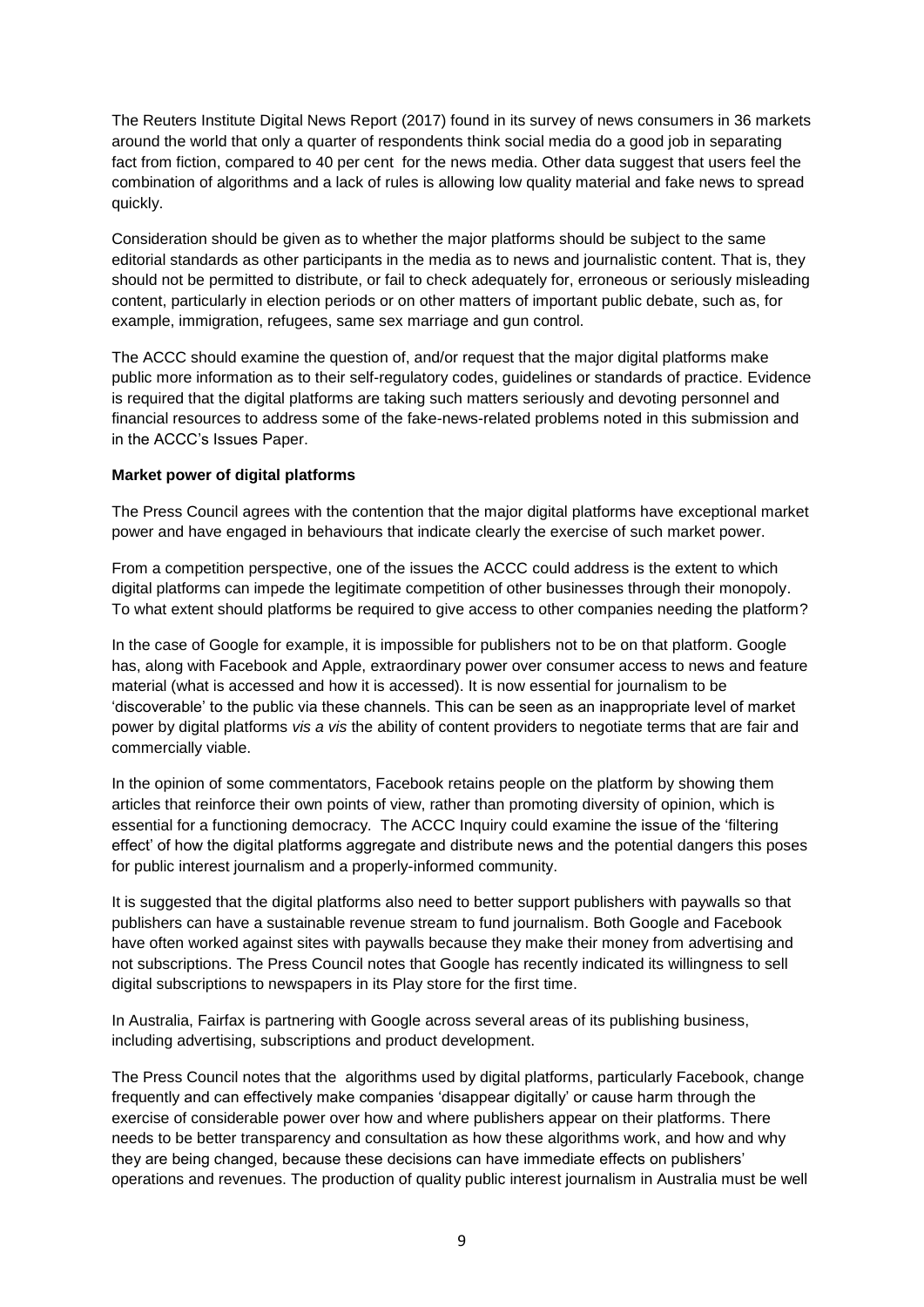resourced. Digital platforms have changed the price, quality and choice of media content for Australian consumers and, in doing so, have caused a drop in revenue for media players large and small that at times appears to be of crisis proportions.

The Press Council suggests the ACCC Inquiry gives careful consideration to all sides of the debate as to whether it would be appropriate for the powerful digital platforms to begin routinely providing some form of financial recognition for the publishers' content from which they derive significant value.

## **Implications for media content creators**

The Press Council is of the view that one of the key issues relevant to the quality of news and journalistic content that should be considered by the ACCC is the profoundly disruptive effects that the rise of digital platforms have had on the traditional journalism model. These platforms are absorbing massive amounts of digital advertising revenues—roughly 90 per cent of growth in digital advertising is thought to be going to Google and Facebook alone.

At the same time, the original content created by Press Council members and other media companies that the public wants to read and see is one of the elements making them popular in Australia content they have access to without having to pay towards its creation.

Richard Bean, former head of the Australian Communications and Media Authority, noted recently that "the reluctance of Australian consumers to pay for digital news can be contrasted with their attitude to digital entertainment to the extent that at December 2016, 30 per cent of Australians had subscribed to a video-on-demand service".<sup>6</sup> In the journalism sphere, both broadcast and print players are under increasing pressure because not just distributors but the consumers of news seem to feel little obligation to pay for such content.

The Reuters Institute for the Study of Journalism noted in relation to a recent survey conducted in Australia:

Traditional print brands are still read online by half (49 per cent) of our Australian sample each week, but only around one in ten (13 per cent) are prepared to pay for online news. Although Internet advertising continues to move online—one PwC [PricewaterhouseCoopers] forecast sees it rising to 51 per cent of the total ad market spend by 2020—these revenues are not enough to compensate for accelerating loss of revenues from print.

The loss of revenues to producers of news content has led to fewer journalism jobs, and, some argue, a concomitant decline in the scope, depth and quality of public interest journalism in this country.

Margaret Simons, the then Director of the Centre for Advanced Journalism at University of Melbourne, noted in a commentary on the 2017 cuts to newsroom staff at Fairfax Media and News Corp Australia:

It is very hard to say how many Australian journalists have left the profession over the last 10 years.

This is partly because the nature of journalistic work has changed. Many now work aggregating or producing digital content, never leaving their desks. Institutions such as universities and NGOs are now producing journalistic content, published online, but the people employed to do this task rarely show up in the figures compiled by unions and the Australian Bureau of Statistics, because their employers are not classified as media organisations.

Nevertheless, the big newsrooms have shrunk beyond recognition. This week's announcements [of job cuts at Fairfax Media and News Corp] were the latest in a 15-year trend. In 2013, industry commentators estimated that more than 3000 Australian journalists had

 6 The Digital News Report: Australia 2017; News & Media Research Centre, University of Canberra, June 2017.